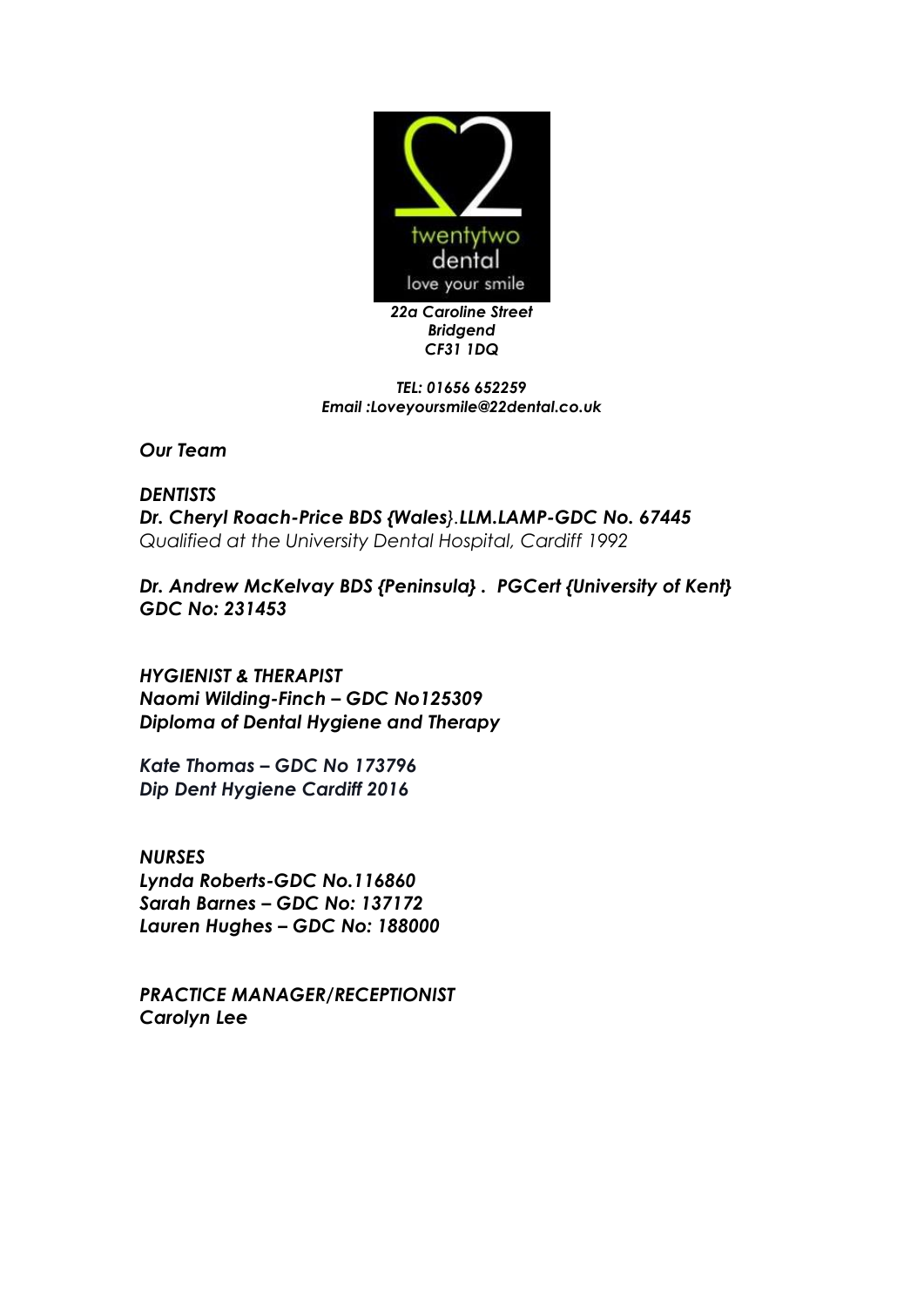*We would like to extend a warm welcome to our practice.*

*The practice is very much a family type practice and we provide care for people of all ages from the surrounding areas and further afield.*

*We offer a wide range of treatments under the NHS as well as private treatments and welcome new patients for both NHS and private care.*

*In order to keep up to date with modern developments and treatments, all staff attend regular courses to ensure they keep their skills up to date. As well as ensuring that our clinical skills are up to date, we also continue to modernise the facilities and equipment in the practice. We also ensure we keep up to date with new developments in materials and techniques.*

Patient confidentiality is of paramount importance to all members of staff and will *not be passed onto third party without patients consent.* 

# *NEW PATIENTS*

- *New patients are welcome subject to capacity*
- *We welcome new NHS patients {providing we have capacity} as well as those requesting private care*
- *We also provide treatment under our own 22 Dental Payment Plan*
- *We will always make it clear to you if you are being treated under NHS arrangements or otherwise.*
- *We welcome all patients, irrespective of their ethnic, religious or any other background.*
- *All patients are treated with the same high level of respect and dignity*
- *We understand that many patients have anxieties about attending the dentist and we will always treat you in a sympathetic and caring manner. Please feel free to discuss any of your concerns with us.*

# *What do we expect from our patients*

- *We have a zero tolerance policy for violent and aggressive patients.*
- *You treat us with the same courtesy and respect that we treat you*
- *You keep your appointments*
- *If you have to cancel an appointment, give us as much notice as possible*
- *You settle your accounts promptly*
- *You take care of your mouth and attend regularly for check ups*
- *We hope you will recommend us to your family and friends*

# *Free Dental Treatment*

*Some patients who receive NHS care do not have to pay the NHS charges*

*The following groups are exempt from charges and are entitled to free NHS care:*

- *Under 18 years*
- *Under 19 and still in full time education*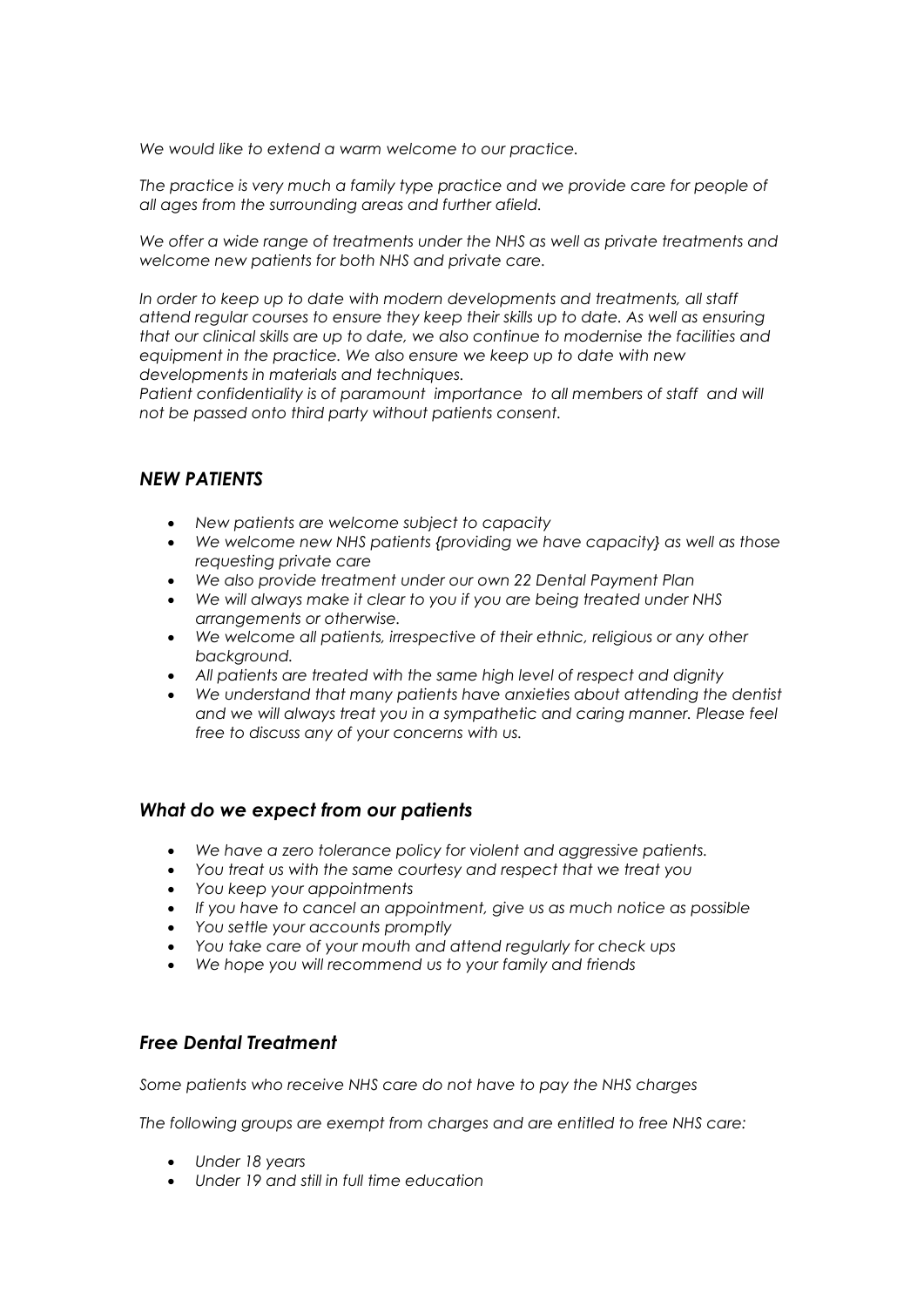- *Pregnant women*
- *Nursing mothers with a child under 1 year old*
- *Patients on income support*
- *Patients on working tax credits*
- *Patients on Pension Credit*
- *Patients claiming Employment Support Allowance*
- *Patients on jobseekers allowance*
- *Patients on Universal Credit*

*The above groups are automatically exempt and need only sign the appropriate part of the dental claim form that we ask you to sign at the start of treatment. However, there are many people, such as those on low income, who may still be able to get help with dental charges.*

If you think this may apply to you, you can download an HCI form on line. You will *need to complete this and forward it to the appropriate address for your claim to be assessed.*

*You may be asked to pay any dental charges if you are awaiting the outcome of the claim, but if it turns out that you are able to receive help, you can claim back any charges paid from the Local Health Board.*

#### *Free check ups*

*As well as the above exemptions, patients under 25 and over 60 years of age receive free dental examinations. However, if they require any other item of treatment in Band 1, the normal Band 1 charge will apply { see section on fees}*

#### *Items free to all/NHS*

*The following items are provided at no cost to the patient , as long as no other items of treatment are provided with them:*

- *prescriptions*
- *repairs to dentures*
- *repairs to bridges*
- *arrest of bleeding*
- *removal of sutures*

#### *Fraudulent claims for Exemption*

*We will always try to help you in determining if you are entitled to free treatment, but if there is any doubt, you must never claim for exemption until you are sure. We will never pressurise you into signing the form in an inappropriate manner and it is YOUR RESPONSIBILTY TO ENSURE THAT YOU ARE ENTITLED TO FREE TREATMENT AND TO COMPLETE THE FORMS APPROPRIATELY.*

#### *THE NHS CHECKS MOST OF THE CLAIMS FOR FREE TREATMENT AND WILL PROSECUTE ANYONE MAKING AN INAPPROPRIATE CLAIM.*

#### *What treatment is available on the NHS?*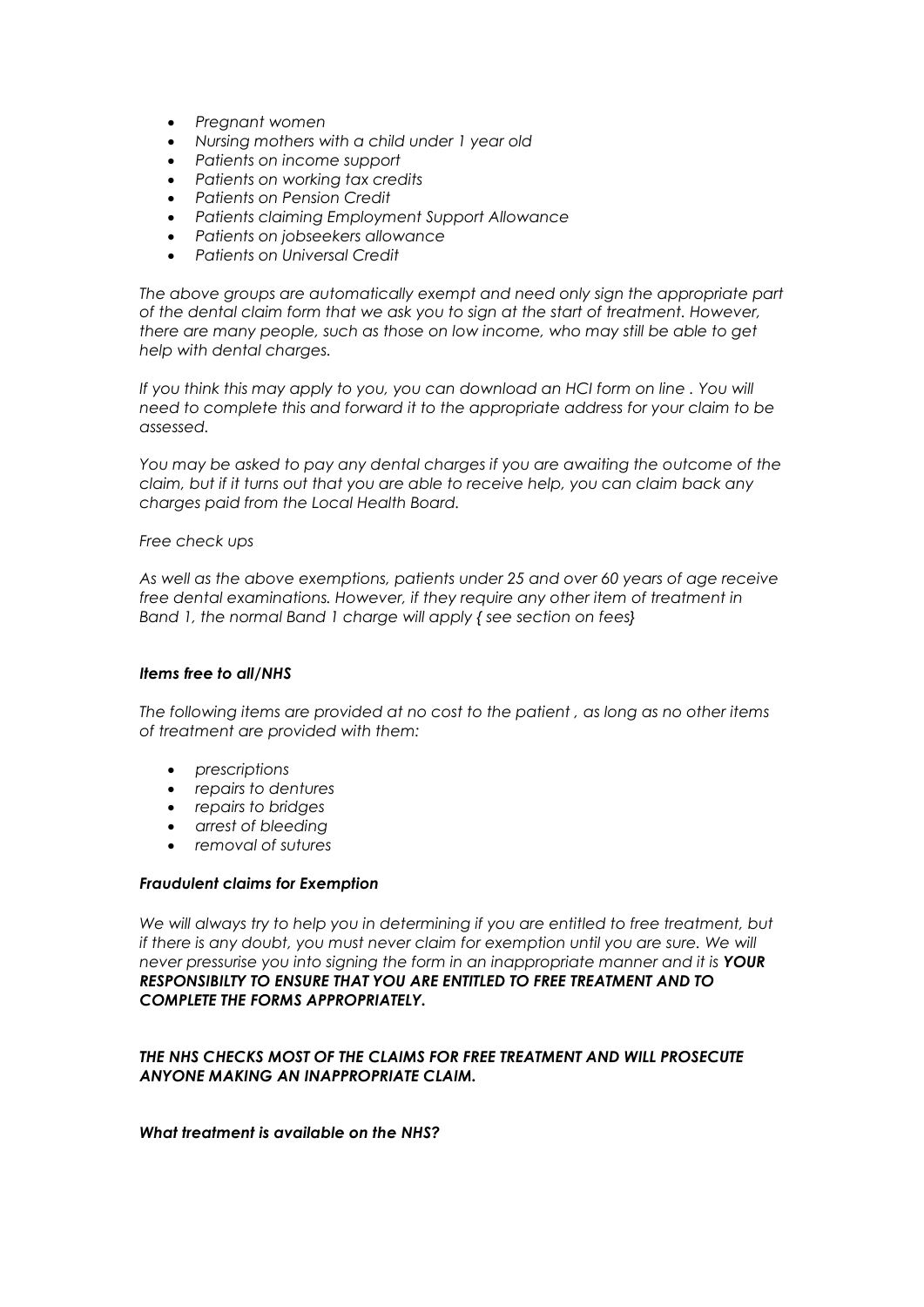*Under the NHS, we will provide all necessary treatment which we consider to be appropriate to secure oral health.*

*The NHS will not pay for treatment required for purely cosmetic reasons. Dental implants are also unavailable.*

*Orthodontic treatment is only available on referral for patients under 18 years of age. The Government have stopped treatment of less severe orthodontic problems on the NHS . If in doubt, please check with us.*

## *NHS DENTAL CHARGES*

#### *These are set by the Welsh Assembly Government and Dentists have to collect these charges which are then passed on to the Local Health Board. They form no part of the Dentists' income.*

*The charges are set into 3 bands as follows:*

## *Band 1. £14.00 charge*

*This covers examinations, x-rays, simple scaling. Any course of treatment which has one or more of these items.*

#### *Band 1 emergency care. £14.00 charge*

*This covers such items as temporary dressings, draining abcesses, recementing crowns etc.*

## *Band 2. £44.00 charge*

*Any course of treatment containing any of Band 1 items PLUS any filling/s, extraction/s, root canal filling/s, denture additions/relines.*

## *Band 3. £190.00 charge*

*Any course of treatment containing any of Band 1 and/or Band 2 items PLUS any crown/s or denture/s.*

*You only pay the one charge eg. If you have an examination , x-rays, fillings and a crown, you would pay £190.00 for the whole course of treatment.*

*We will give written treatment plans and estimates for all Band 2 and Band 3 treatments.*

#### *What if I am unable to afford the treatment I need?*

*Please tell your dentist, who will try to find less expensive alternatives for you.*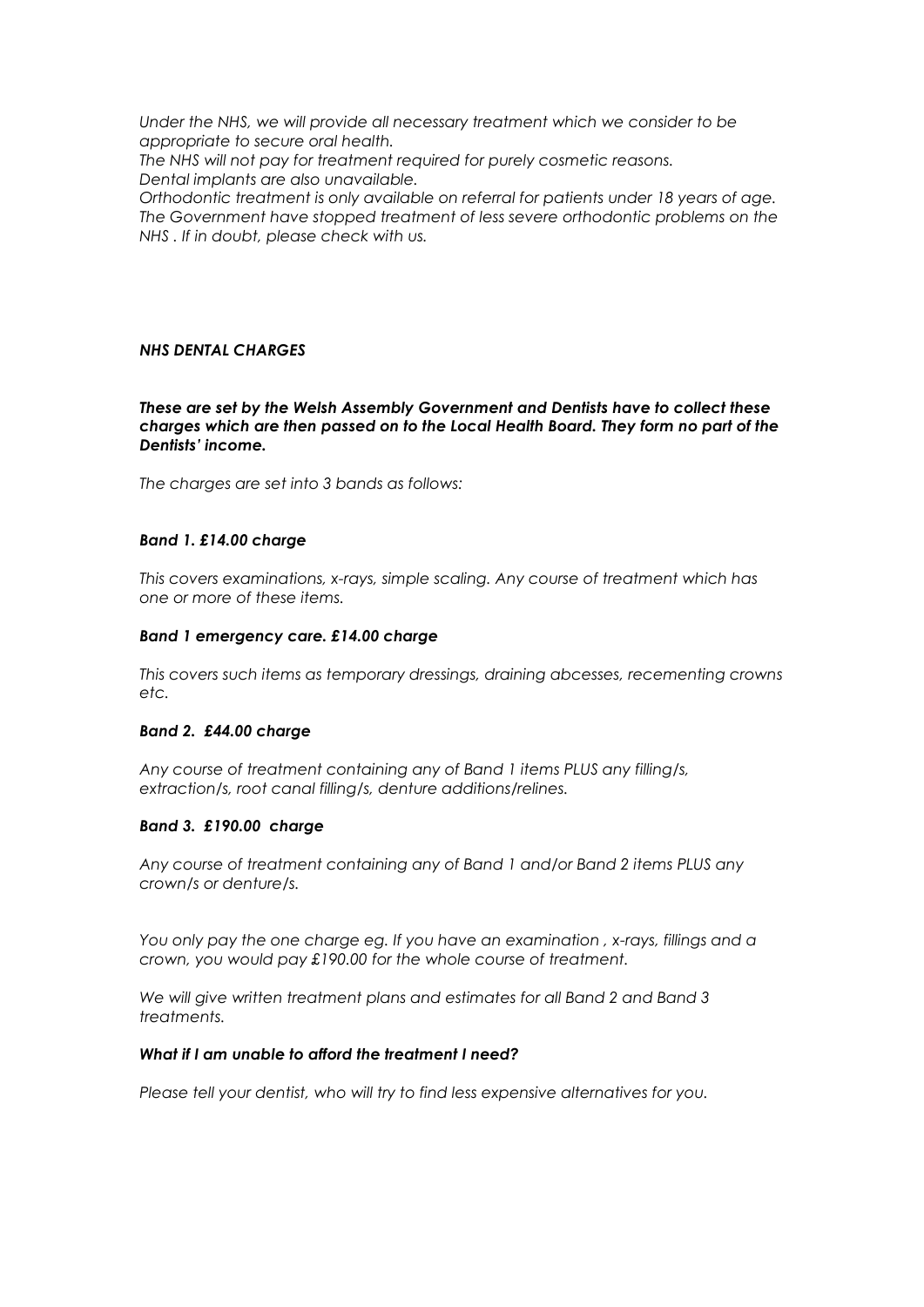# *PRIVATE FEES*

*We will always discuss your treatment options with you in detail and provide you with a written treatment plan and full estimate.*

#### *What to do if you have an emergency during normal surgery hours.*

- *We do our best to see patients with emergencies as soon as possible and usually on the day they contact us.*
- *If you have a problem, contact us immediately*
- *The sooner you contact us, the easier it will be for us to see you.*
- *We set aside regular emergency slots each day.*
- *We do not block off emergency slots for late afternoon as these appointments are in great demand for patients requiring regular care and this tends to be one of the busiest times of the day.*
- *When you call the surgery, explain to the receptionist that you require an emergency appointment and give her some information about the nature of your problem as this will help to prioritise your care. This is especially important in cases of infection causing facial swelling, bleeding after surgery and trauma to the mouth.*
- *During the Christmas holiday period, we usually run on reduced hours. If you require emergency care on any of these days, contact us as early as possible. The practice answer phone will give you more information about surgery hours and emergency services.*
- *IF YOU HAVE ANY PROBLEM RELATING TO YOUR TEETH OR JAWS, SEE A DENTIST. PLEASE DON'T BOTHER YOUR G.P. IF IN DOUBT , CONTACT US AND ASK.*
- *The Local Health Board provides out of hours advice during the normal week. On weekends and Public Holidays the Local Health Board provides an advisory service and emergency treatment at designated clinics.*
- *To access these services and obtain further details, telephone the practice and listen to the message on the answer phone. NHS Direct 111 and NHS Direct online.*
- *The mid week service is available from 7.00pm until 10pm weekdays.*
- *The weekend and public holiday service is available 24 hours a day.*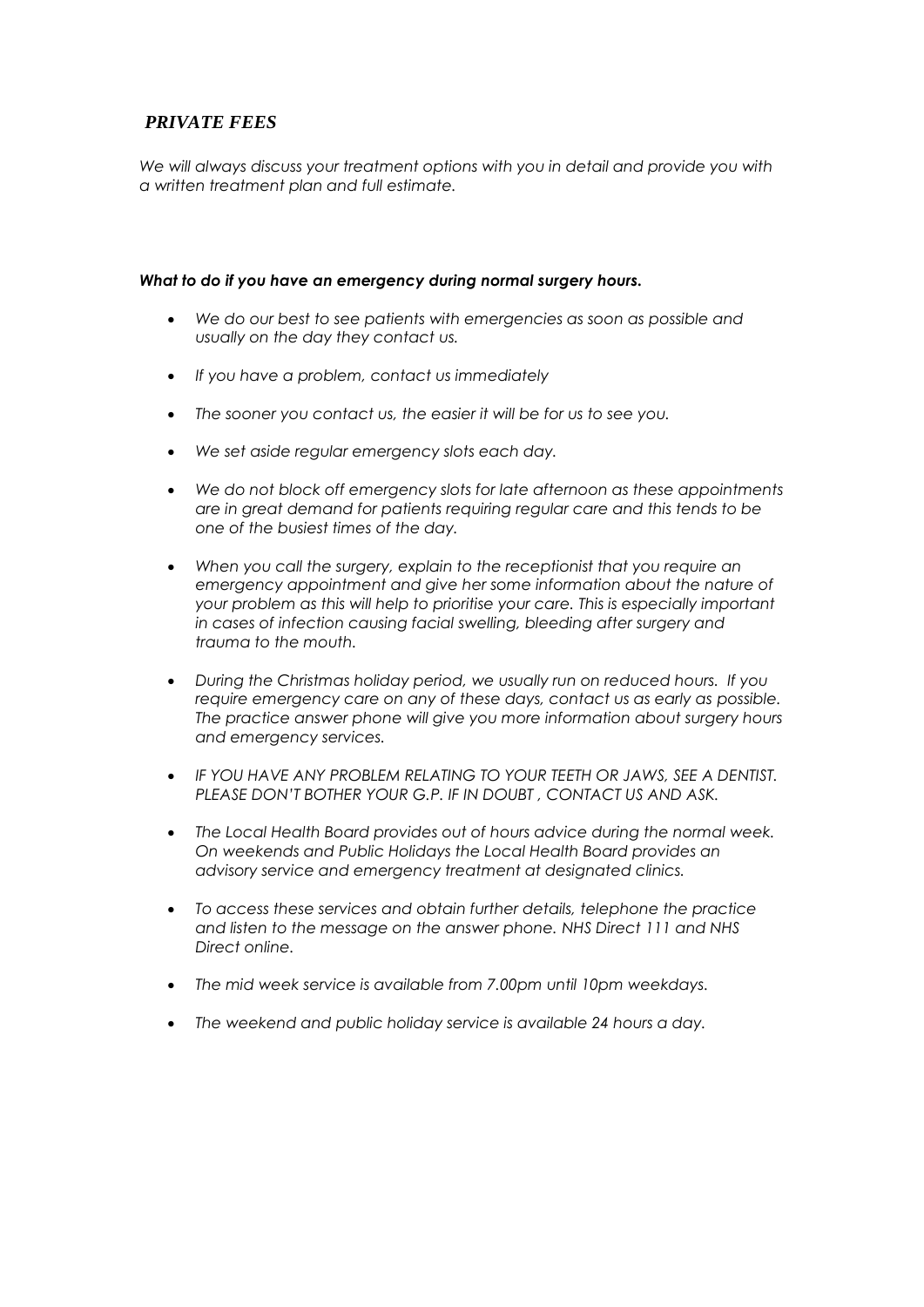## *PRACTICE HOURS*

*We are open the following hours:*

*Monday – Thursday : 9.00am – 5.00pm - closed between 1.00pm and 2.00pm*

*Friday 9.00am – 1.00pm*

*These hours exclude Public holidays and training days.*

*During Christmas week, we will close for the usual public holidays. Please refer to section on "emergencies" for more information.*

## *LOCATION*

*22Dental is situated in the town of Bridgend.* 

#### *PUBLIC TRANSPORT*

*Train and bus station in town centre.*

## *PARKING*

*We have no on site parking but there are ample public car parks near the town centre.*

## *MAKING AN APPOINTMENT*

*Appointments can be made in person at the practice, by phone on 01656 652259 by E – mail on [loveyoursmile@22dental.co.uk](mailto:loveyoursmile@22dental.co.uk) or via our inbox on our facebook page*

## *COMPLAINTS*

*Any complaints towards the practice are swiftly responded to by our principal dentist.*

We would be eager to resolve any complaints through good communication to find *an appropriate solution.*

*A copy of the practice Complaints Policy is available upon request.*

## *DISABLED ACCESS*

*We have limited disabled access because we are not at ground floor level .We can treat less able and wheel chair patients at home on request, provided that they meet the eligibility criteria for domiciliary oral care, set out by ABMU LHB.*